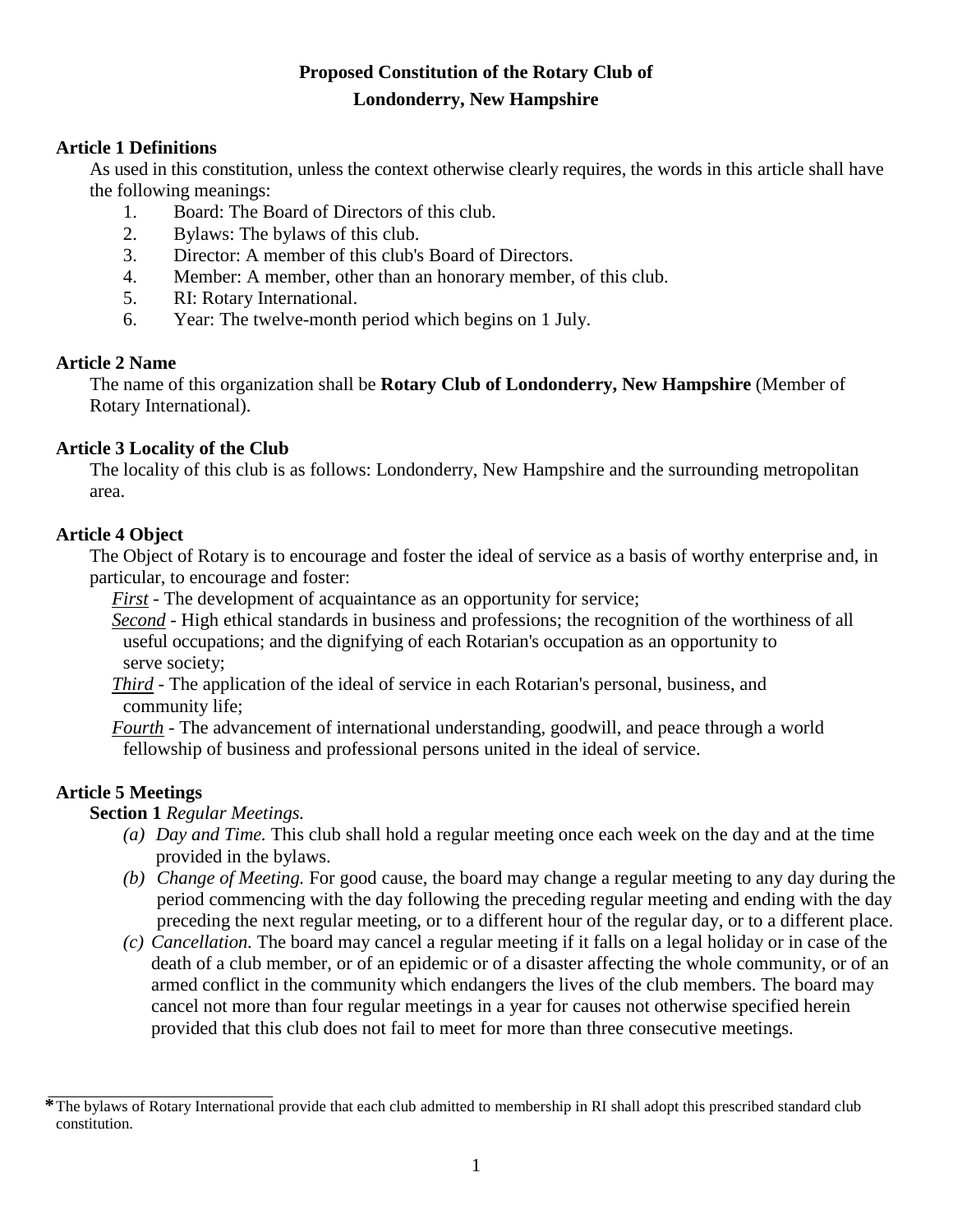**Section 2** *Annual Meeting.* An annual meeting for the election of officers shall be held not later than 31 December as provided in the bylaws.

## **Article 6 Membership**

- **Section 1** *General Qualifications.* This club shall be composed of adult persons of good character and good business and professional reputation.
- **Section 2** *Kinds.* This club shall have two kinds of membership, namely: active and honorary.
- **Section 3** *Active Membership.* A person possessing the qualifications set forth in article 5, section 2 of the RI constitution may be elected to active membership in this club.
- **Section 4** *Transferring or Former Rotarian.* A member may propose to active membership a transferring member or former member of a club, if the proposed member is terminating or has terminated such membership in the former club due to no longer being engaged in the formerly assigned classification of business or profession within the locality of the former club or the surrounding area. The transferring or former member of a club being proposed to active membership under this section may also be proposed by the former club. The classification of a transferring or former member of a club shall not preclude election to active membership even if the election results in club membership temporarily exceeding the classification limits.
- **Section 5** *Dual Membership.* No person shall simultaneously hold active membership in this and another club. No person shall simultaneously be a member and an honorary member in this club. No person shall simultaneously hold active membership in this club and membership in a Rotaract club.

**Section 6** *Honorary Membership.*

- *(a) Eligibility for Honorary Membership.* Persons who have distinguished themselves by meritorious service in the furtherance of Rotary ideals and those persons considered friends of Rotary for their permanent support of Rotary's cause may be elected to honorary membership in this club. The term of such membership shall be as determined by the board. Persons may hold honorary membership in more than one club.
- *(b) Rights and Privileges.* Honorary members shall be exempt from the payment of admission fees and dues, shall have no vote, and shall not be eligible to hold any office in this club. Such members shall not hold classifications, but shall be entitled to attend all meetings and enjoy all the other privileges of this club. No honorary member of this club is entitled to any rights and privileges in any other club, except for the right to visit other clubs without being the guest of a Rotarian.
- **Section 7** *Holders of Public Office.* Persons elected or appointed to public office for a specified time shall not be eligible to active membership in this club under the classification of such office. This restriction shall not apply to persons holding positions or offices in schools, colleges, or other institutions of learning or to persons who are elected or appointed to the judiciary. Members who are elected or appointed to public office for a specified period may continue as such members in their existing classifications during the period in which they hold such office.
- **Section 8** *Rotary International Employment.* This club may retain in its membership any member employed by RI.

## **Article 7 Classifications**

## **Section 1** *General Provisions.*

- *(a) Principal Activity.* Each member shall be classified in accordance with the member's business or profession. The classification shall be that which describes the principal and recognized activity of the firm, company, or institution with which the member is connected or that which describes the member's principal and recognized business or professional activity.
- *(b) Correction or Adjustment.* If the circumstances warrant, the board may correct or adjust the classification of any member. Notice of a proposed correction or adjustment shall be provided to the member and the member shall be allowed a hearing thereon.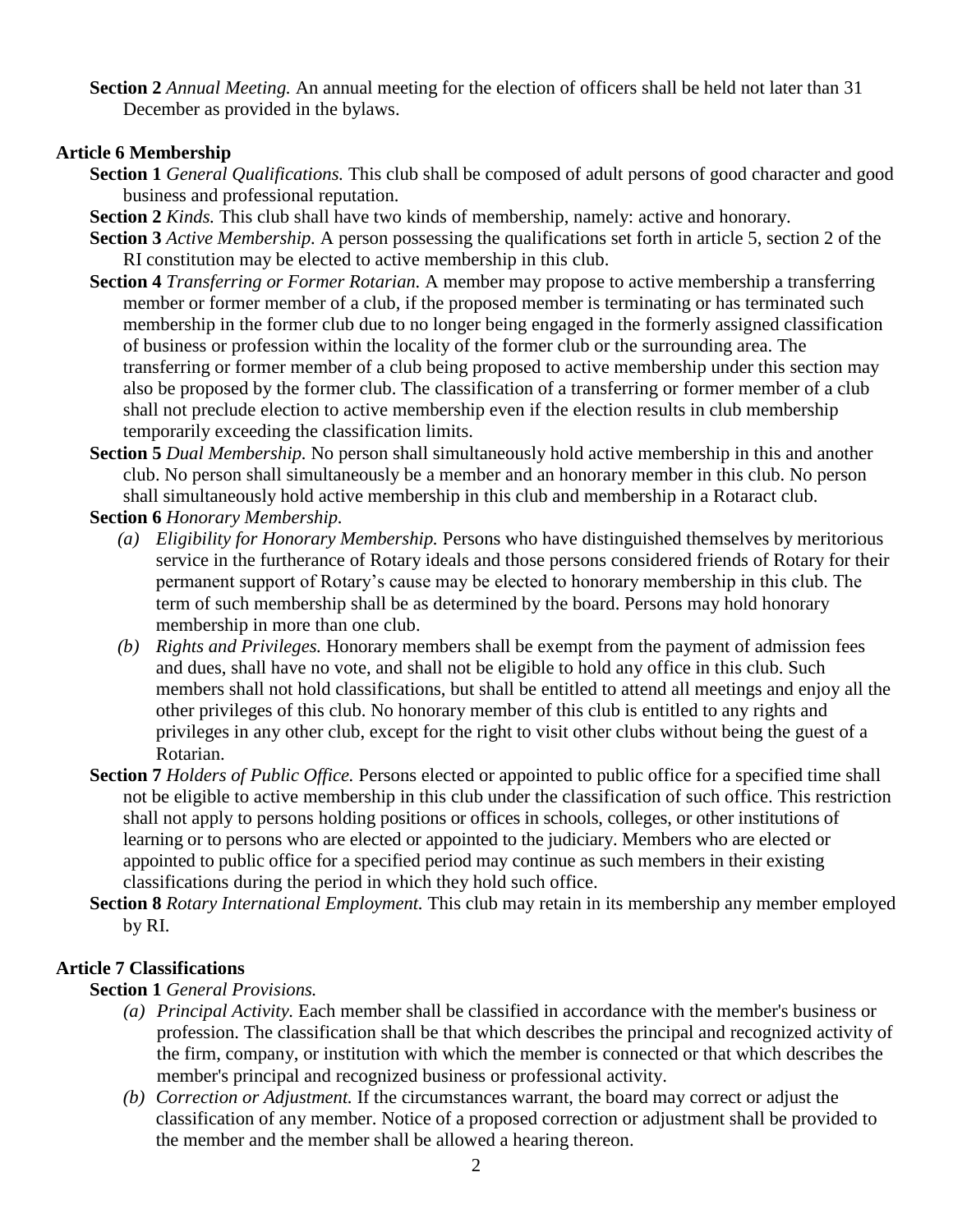**Section 2** *Limitations.* This club shall not elect a person to active membership from a classification if the club already has five or more members from that classification, unless the club has more than 50 members, in which case, the club may elect a person to active membership in a classification so long as it will not result in the classification making up more than 10 percent of the club's active membership. Members who are retired shall not be included in the total number of members in a classification. The classification of a transferring or former member of a club shall not preclude election to active membership even if the election results in club membership temporarily exceeding the above limitations. If a member changes classification, the club may continue the member's membership under the new classification notwithstanding these limitations.

### **Article 8 Attendance**

- **Section 1** *General Provisions.* Each member should attend this club's regular meetings. A member shall be counted as attending a regular meeting if the member is present for at least 60 percent of the meeting, or is present and is called away unexpectedly and subsequently produces evidence to the satisfaction of the board that such action was reasonable, or makes up for an absence in any of the following ways:
	- (a) *14 Days Before or After the Meeting.* If, within fourteen (14) days before or after the regular time for that meeting, the member
		- (1) attends at least 60 percent of the regular meeting of another club or of a provisional club;
		- (2) attends a regular meeting of a Rotaract or Interact club, Rotary Community Corps, or Rotary Fellowship or of a provisional Rotaract or Interact club, Rotary Community Corps, or Rotary Fellowship; or
		- (3) attends a convention of RI, a council on legislation, an international assembly, a Rotary institute for past and present officers of RI, a Rotary institute for past, present, and incoming officers of RI, or any other meeting convened with the approval of the board of directors of RI or the president of RI acting on behalf of the board of directors of RI, a Rotary multizone conference, a meeting of a committee of RI, a Rotary district conference, a Rotary district assembly, any district meeting held by direction of the board of directors of RI, any district committee meeting held by direction of the district governor, or a regularly announced intercity meeting of Rotary clubs; or
		- (4) is present at the usual time and place of a regular meeting of another club for the purpose of attending such meeting, but that club is not meeting at that time or place; or
		- (5) attends and participates in a club service project or a club-sponsored community event or meeting authorized by the board; or
		- (6) attends a board meeting or, if authorized by the board, a meeting of a service committee to which the member is assigned; or
		- (7) participates through a club website in an interactive activity requiring an average of 30 minutes of participation.

When a member is outside the member's country of residence for more than fourteen (14) days, the time restriction shall not be imposed so that the member may attend meetings in another country at any time during the travel period, and each such attendance shall count as a valid make-up for any regular meeting missed during the member's time abroad.

- (b) *At the Time of the Meeting.* If, at the time of the meeting, the member is
	- (1) traveling with reasonable directness to or from one of the meetings specified in subsubsection (a) (3) of this section; or
	- (2) serving as an officer or member of a committee of RI, or a trustee of The Rotary Foundation; or
	- (3) serving as the special representative of the district governor in the formation of a new club; or
	- (4) on Rotary business in the employ of RI; or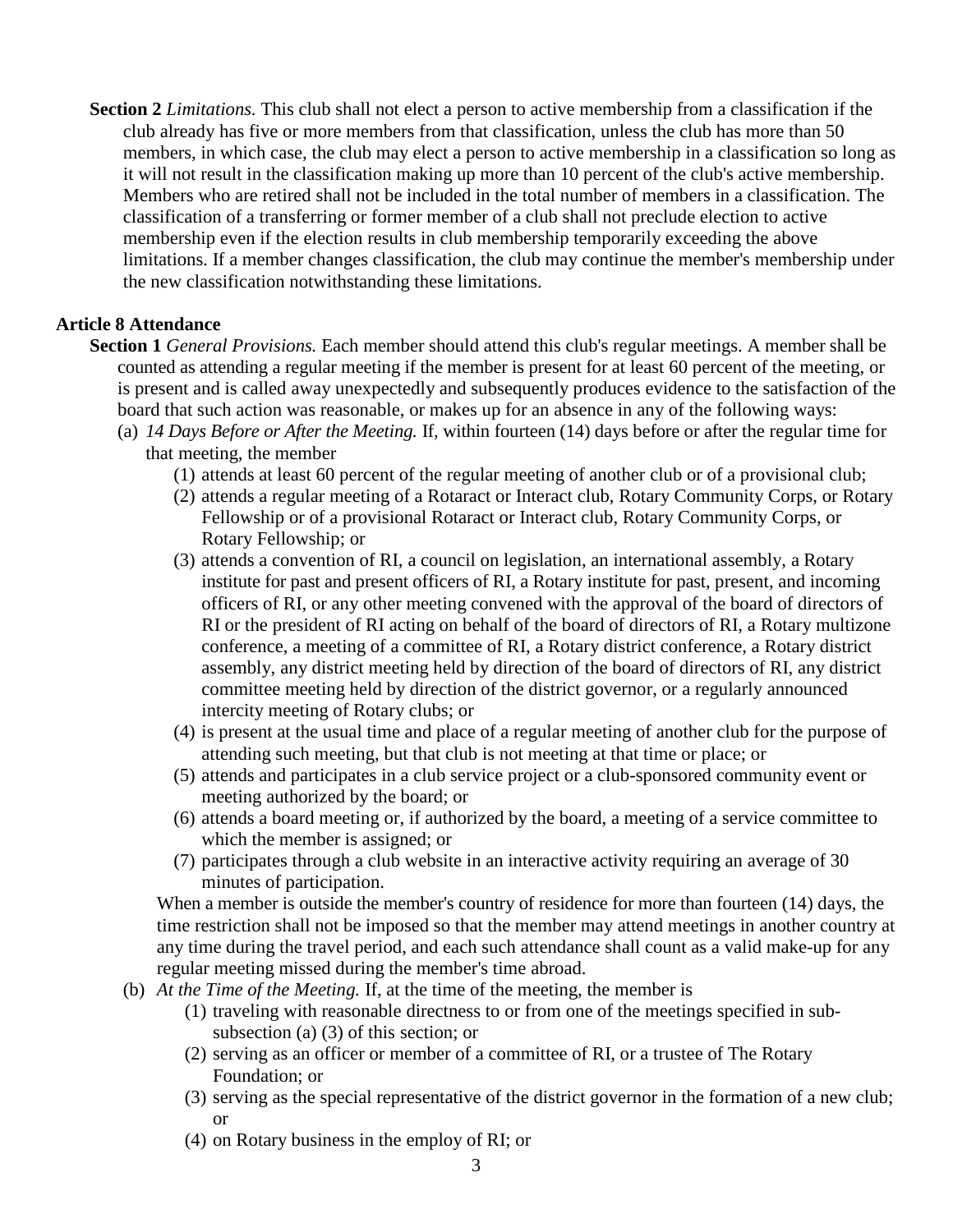- (5) directly and actively engaged in a district-sponsored or RI- or Rotary Foundationsponsored service project in a remote area where making up attendance is impossible; or
- (6) engaged in Rotary business duly authorized by the board which precludes attendance at the meeting.
- **Section 2** *Extended Absence on Out-posted Assignment.* If a member will be working on an out-posted assignment for an extended period of time, attendance at the meetings of a designated club at the site of the assignment will replace attendance at the regular meetings of the member's club, provided there is a mutual agreement between the two clubs.
- **Section 3** *Excused Absences.* A member's absence shall be excused if
	- (a) the absence complies with the conditions and under circumstances approved by the board. The board may excuse a member's absence for reasons which it considers to be good and sufficient.
	- (b) the aggregate of the member's years of age and years of membership in one or more clubs is 85 years or more and the member has notified the club secretary in writing of the member's desire to be excused from attendance and the board has approved.
- **Section 4** *RI Officers' Absences.* A member's absence shall be excused if the member is a current officer of RI.
- **Section 5** *Attendance Records.* Any member whose absences are excused under the provisions of sections 3 or 4 of this article shall not be included in the membership figure used to compute this club's attendance nor shall such absences or attendances be used for that purpose.

#### **Article 9 Directors and Officers**

- **Section 1** *Governing Body.* The governing body of this club shall be the board constituted as the bylaws may provide.
- **Section 2** *Authority*. The board shall have general control over all officers and committees and, for good cause, may declare any office vacant.
- **Section 3** *Board Action Final.* The decision of the board in all club matters is final, subject only to an appeal to the club. However, as to a decision to terminate membership, a member, pursuant to article 11, section 6, may appeal to the club, request mediation, or request arbitration. If appealed, a decision of the board shall be reversed only by a two-thirds vote of the members present, at a regular meeting specified by the board, provided a quorum is present and notice of the appeal has been given by the secretary to each member at least five (5) days prior to the meeting. If an appeal is taken, the action taken by the club shall be final.
- **Section 4** *Officers.* The club officers shall be a president, a president-elect, and one or more vicepresidents, all of whom shall be members of the board, and a secretary, a treasurer, and a sergeant-atarms, who may or may not be members of the board as the bylaws shall provide.

#### **Section 5** *Election of Officers.*

- *(a) Terms of Officers other than President.* Each officer shall be elected as provided in the bylaws. except for the president, each officer shall take office on 1 July immediately following election and shall serve for the term of office or until a successor has been duly elected and qualified.
- *(b) Term of President.* The president shall be elected as provided in the bylaws, not more than two (2) years but not less than eighteen (18) months prior to the day of taking office and shall serve as president-nominee upon election. The nominee shall take the title of president-elect upon the election of a successor. The president shall take office on 1 July and shall serve a period of one (1) year or until a successor has been duly elected and qualified.
- *(c) Qualifications.* Each officer and director shall be a member in good standing of this club. The president-elect shall attend the district presidents-elect training seminar and the district assembly unless excused by the governor-elect. If so excused, the president-elect shall send a designated club representative who shall report back to the president-elect. If the president-elect does not attend the presidents-elect training seminar and the district assembly and has not been excused by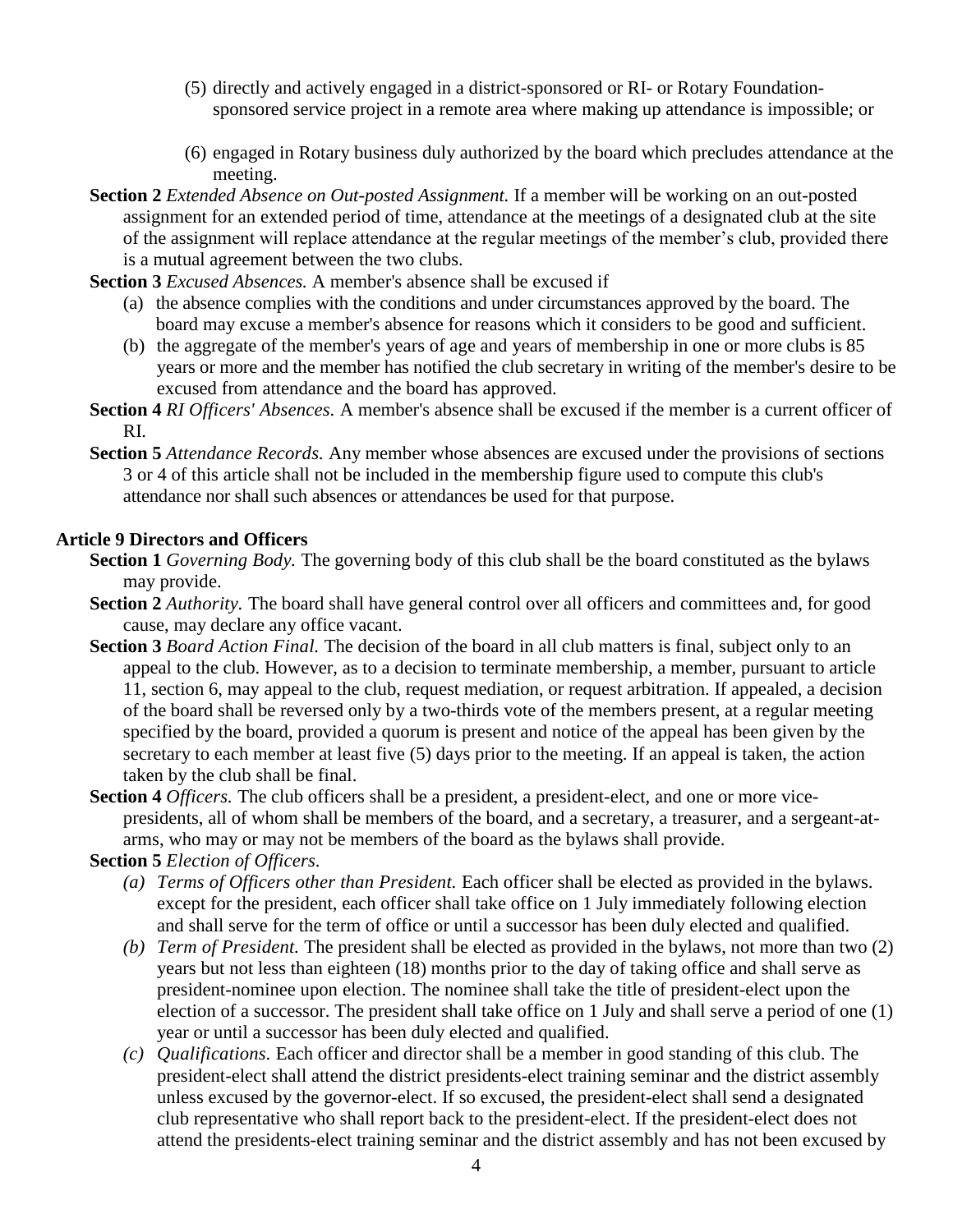*(d)* the governor-elect or, if so excused, does not send a designated club representative to such meetings, the president-elect shall not be able to serve as club president.

## **Article 10 Admission Fees and Dues**

Every member shall pay an admission fee and annual dues as prescribed in the bylaws, except that any transferring or former member of another club who is accepted into membership of this club pursuant to article 6, section 4 shall not be required to pay a second admission fee.

## **Article 11 Duration of Membership**

**Section 1** *Period.* Membership shall continue during the existence of this club unless terminated as hereinafter provided.

## **Section 2** *Automatic Termination.*

- (a) *Membership Qualifications.* Membership shall automatically terminate when a member no longer meets the membership qualifications, except that
	- (1) the board may grant a member moving from the locality of this club or the surrounding area a special leave of absence not to exceed one (1) year to enable the member to visit and become known to a Rotary club in the new community if the member continues to meet all conditions of club membership;
	- (2) the board may allow a member moving from the locality of this club or the surrounding area to retain membership if the member continues to meet all conditions of club membership.
- (b) *How to Rejoin.* When the membership of a member has terminated as provided in subsection (a) of this section, such person, provided such person's membership was in good standing at the time of termination, may make new application for membership, under the same or another classification. A second admission fee shall not be required.
- (c) *Termination of Honorary Membership.* Honorary membership shall automatically terminate at the end of the term for such membership as determined by the board. However, the board may extend an honorary membership for an additional period. The board may revoke an honorary membership at any time.

## **Section 3** *Termination Non -payment of Dues.*

- *(a) Process.* Any member failing to pay dues within thirty (30) days after the prescribed time shall be notified in writing by the secretary at the member's last known address. If the dues are not paid on or before ten (10) days of the date of notification, membership may terminate, subject to the discretion of the board.
- (b) *Reinstatement.* The board may reinstate the former member to membership upon the former member's petition and payment of all indebtedness to this club. However, no former member may be reinstated to active membership if the former member's classification is in conflict with article 7, section 2.

## **Section 4** *Termination Non-attendance.*

- (a) *Attendance Percentages.* A member must
	- (1) attend or make up at least 60 percent of club regular meetings in each half of the year;

(2) attend at least 30 percent of this club's regular meetings in each half of the year. If a member fails to attend as required, the member's membership shall be subject to termination unless the board consents to such non-attendance for good cause.

(b) *Consecutive Absences.* Unless otherwise excused by the board for good and sufficient reason or pursuant to article 8, sections 3 or 4, each member who fails to attend or make up four consecutive regular meetings shall be informed by the board that the member's non-attendance may be considered a request to terminate membership in this club. Thereafter, the board, by a majority vote, may terminate the member's membership.

**Section 5** *Termination Other Causes.*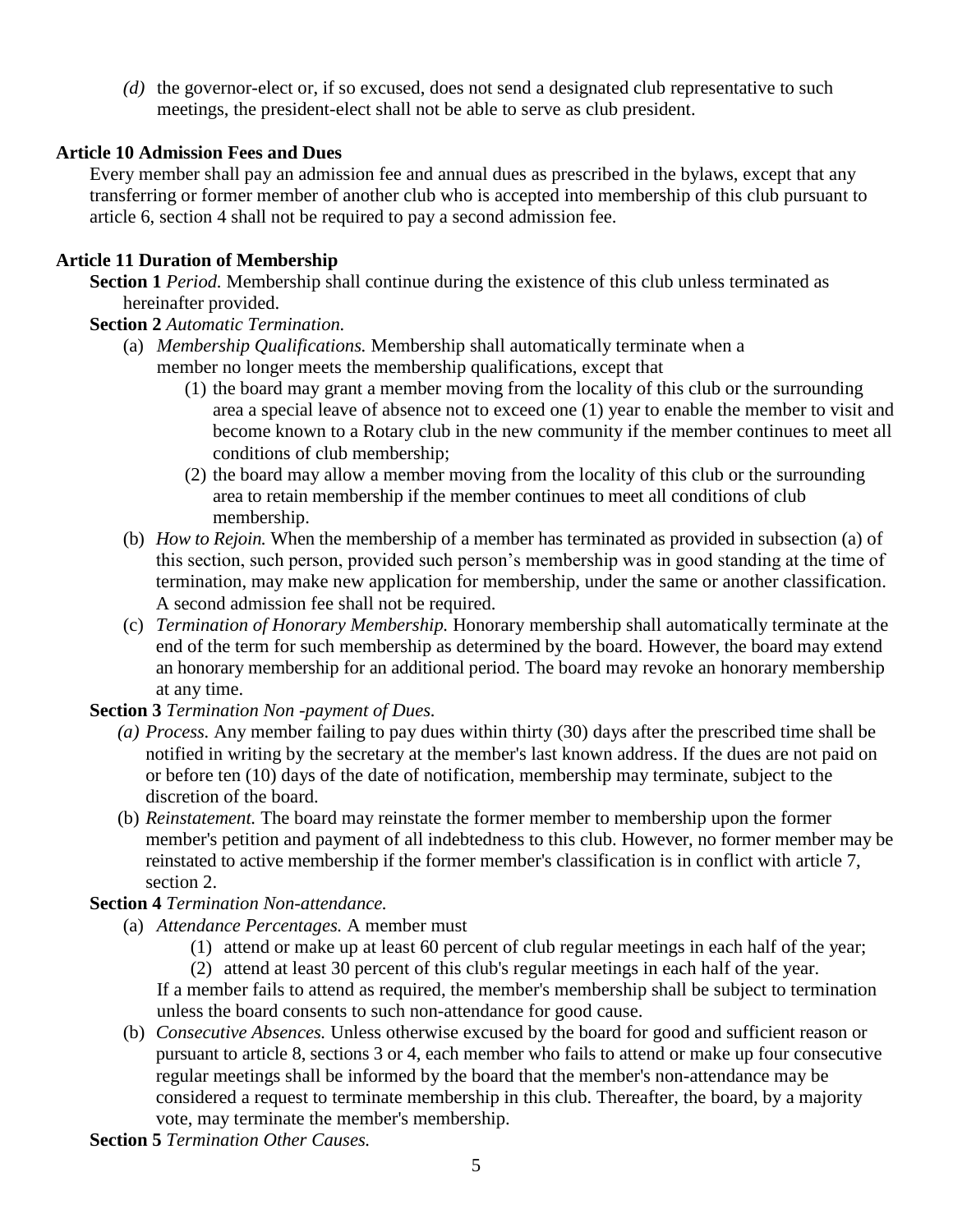- *(a) Good Cause.* The board may terminate the membership of any member who ceases to have the qualifications for membership in this club or for any good cause by a vote of not less than twothirds of the board members, at a meeting called for that purpose.
- *(b) Notice.* Prior to taking any action under subsection (a) of this section, the member shall be given at least ten (10) days' written notice of such pending action and an opportunity to submit a written answer to the board. The member shall have the right to appear before the board to state the member's case. Notice shall be by personal delivery or by registered letter to the member's last known address.
- (c) *Filling Classification.* When the board has terminated the membership of a member as provided for in this section, this club shall not elect a new member under the former member's classification until the time for hearing any appeal has expired and the decision of this club or of the arbitrators has been announced.

#### **Section 6** *Right to Appeal, Mediate or Arbitrate Termination.*

- (a) *Notice.* Within seven (7) days after the date of the board's decision to terminate membership, the secretary shall give written notice of the decision to the member. Within fourteen (14) days after the date of the notice, the member may give written notice to the secretary of the intention to appeal to the club, request mediation, or to arbitrate as provided in article 15.
- (b) *Date for Hearing of Appeal.* In the event of an appeal, the board shall set a date for the hearing of the appeal at a regular club meeting to be held within twenty-one (21) days after receipt of the notice of appeal. At least five (5) days' written notice of the meeting and its special business shall be given to every member. Only members shall be present when the appeal is heard.
- (c) *Mediation or Arbitration.* The procedure utilized for mediation or arbitration shall be as provided in article 15.
- (d) *Appeal.* If an appeal is taken, the action of the club shall be final and binding on all parties and shall not be subject to arbitration.
- (e) *Decision of Arbitrators or Umpire.* If arbitration is requested, the decision reached by the arbitrators or, if they disagree, by the umpire shall be final and binding on all parties and shall not be subject to appeal.
- (f) *Unsuccessful Mediation.* If mediation is requested but is unsuccessful, the member may appeal to the club or arbitrate as provided in subsection (a) of this section.
- **Section 7** *Board Action Final.* Board action shall be final if no appeal to this club is taken and no arbitration is requested.
- **Section 8** *Resignation.* The resignation of any member from this club shall be in writing, addressed to the president or secretary. The resignation shall be accepted by the board if the member has no indebtedness to this club.
- **Section 9** *Forfeiture of Property Interest.* Any person whose club membership has been terminated in any manner shall forfeit all interest in any funds or other property belonging to this club.

#### **Article 12 Community, National, and International Affairs**

- **Section 1** *Proper Subjects.* The merits of any public question involving the general welfare of the community, the nation, and the world are of concern to the members of this club and shall be proper subjects of fair and informed study and discussion at a club meeting for the enlightenment of its members in forming their individual opinions. However, this club shall not express an opinion on any pending controversial public measure.
- **Section 2** *No Endorsements.* This club shall not endorse or recommend any candidate for public office and shall not discuss at any club meeting the merits or demerits of any such candidate.

#### **Section 3** *Non-Political.*

*(a) Resolutions and Opinions.* This club shall neither adopt nor circulate resolutions or opinions, and shall not take action dealing with world affairs or international policies of a political nature.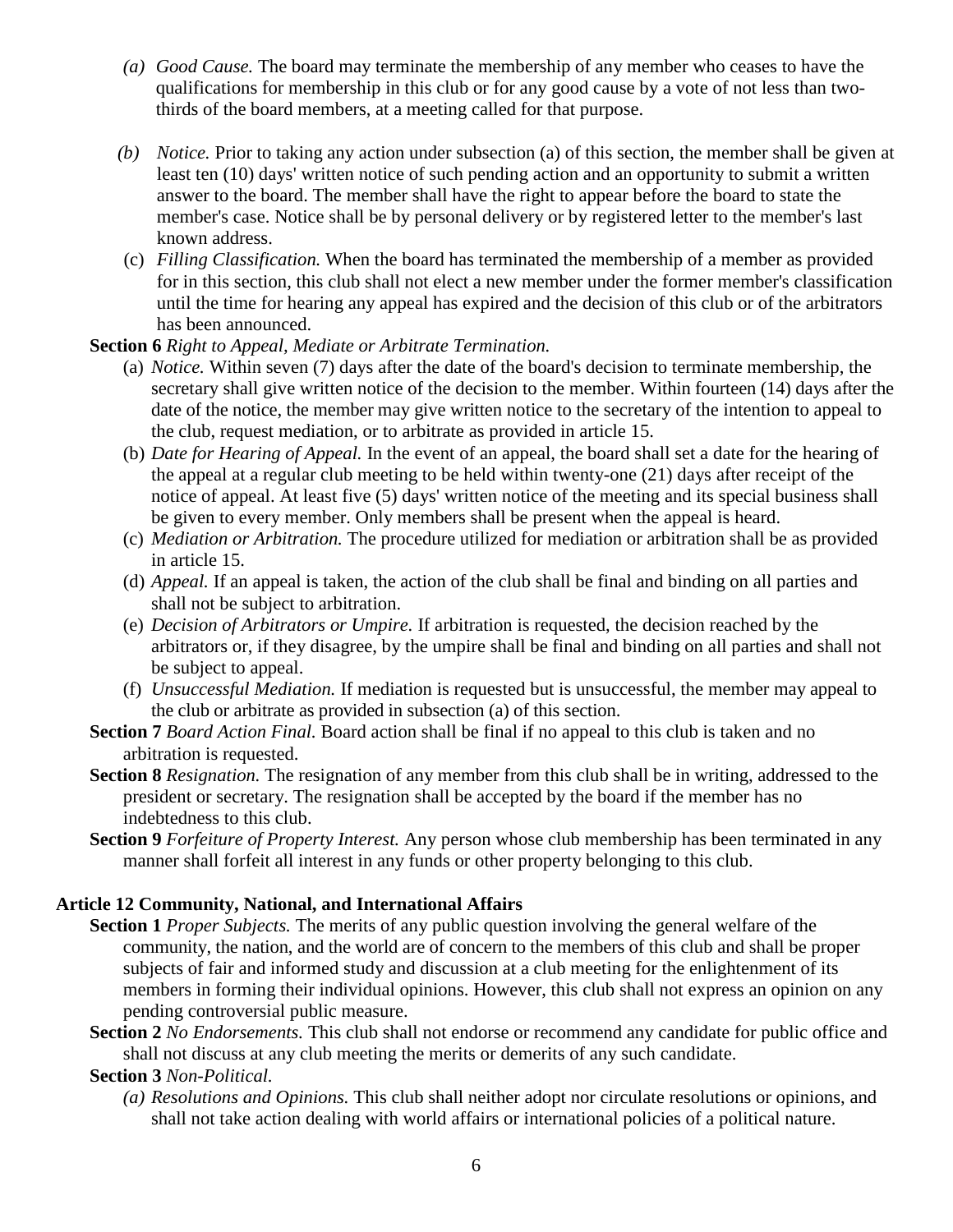- *(b) Appeals.* This club shall not direct appeals to clubs, peoples, or governments, or circulate letters, speeches, or proposed plans for the solution of specific international problems of a political nature.
- **Section 4** *Recognizing Rotary's Beginning.* The week of the anniversary of Rotary's founding (23 February) shall be known as World Understanding and Peace Week. During this week, this club will celebrate Rotary service, reflect upon past achievements, and focus on programs of peace, understanding, and goodwill in the community and throughout the world.

### **Article 13 Rotary Magazines**

- **Section 1** *Mandatory Subscription.* Unless, in accordance with the bylaws of RI, this club is excused by the board of directors of RI from complying with the provisions of this article, each member shall, for the duration of membership, subscribe to the official magazine or to the magazine approved and prescribed for this club by the board of directors of RI. The subscription shall be paid in six (6) month periods for the duration of membership in this club and to the end of any six (6) month period during which membership may terminate.
- **Section 2** *Subscription Collection.* The subscription shall be collected by this club from each member semiannually in advance and remitted to the Secretariat of RI or to the office of such regional publications as may be determined by the board of directors of RI.
- **Article 14 Acceptance of Object and Compliance with Constitution and Bylaws** By payment of an admission fee and dues, a member accepts the principles of Rotary as expressed in its object and submits to and agrees to comply with and be bound by the constitution and bylaws of this club, and on these conditions alone is entitled to the privileges of this club. Each member shall be subject to the terms of the constitution and bylaws regardless of whether such member has received copies of them.

### **Article 15 Arbitration and Mediation**

- **Section 1** *Disputes.* Should any dispute, other than as to a decision of the board, arise between any current or former member(s) and this club, any club officer or the board, on any account whatsoever which cannot be settled under the procedure already provided for such purpose, the dispute shall, upon a request to the secretary by any of the disputants, either be resolved by mediation or settled by arbitration.
- **Section 2** *Date for Mediation or Arbitration.* In the event of mediation or arbitration, the board shall set a date for the mediation or arbitration, in consultation with disputants, to be held within twenty-one (21) days after receipt of the request for mediation or arbitration.
- **Section 3** *Mediation.* The procedure for such mediation shall be that recognized by an appropriate authority with national or state jurisdiction or be that recommended by a competent professional body whose recognized expertise covers alternative dispute resolution or be that recommended by way of documented guidelines determined by the board of Rotary International or the trustees of The Rotary Foundation. Only a member of a Rotary club may be appointed as mediator(s). The club may request the district governor or the governor's representative to appoint a mediator who is a member of a Rotary club and who has appropriate mediation skills and experience.
	- *(a) Mediation Outcomes.* The outcomes or decisions agreed between the parties as a result of mediation shall be recorded and copies held by each party, the mediator(s)and one copy given to the board and to be held by the secretary. A summary statement of outcomes acceptable to the parties involved shall be prepared for the information of the club. Either party through the president or secretary may call for further mediation if either party has retracted significantly from the mediated position.
	- *(b) Unsuccessful Mediation.* If mediation is requested but is unsuccessful, any disputant may request arbitration as provided in section 1 of this article.